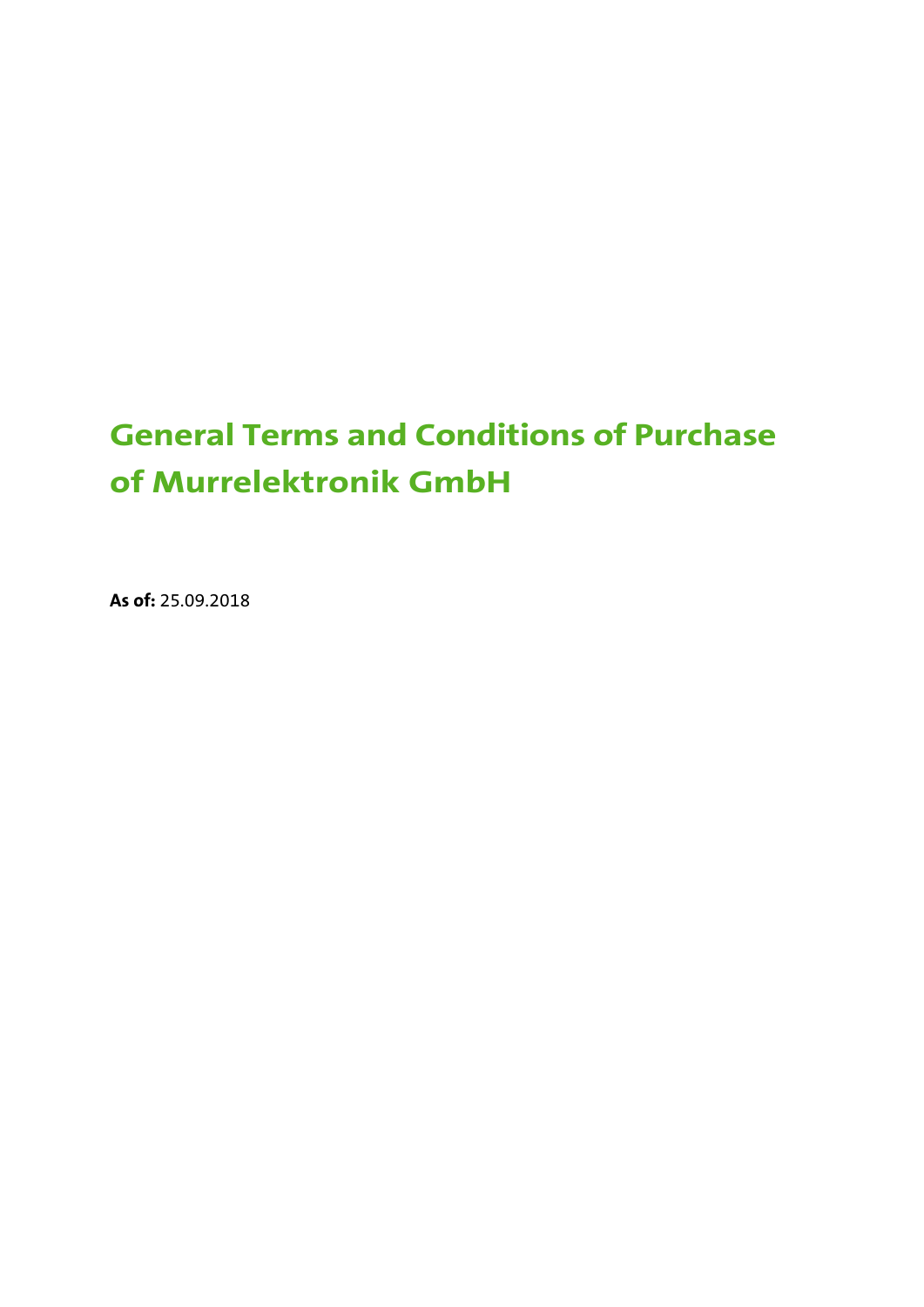of Murrelektronik GmbH



#### **Inhaltsverzeichnis**

| 1.  |  |  |
|-----|--|--|
| 2.  |  |  |
| 3.  |  |  |
| 4.  |  |  |
| 5.  |  |  |
| 6.  |  |  |
| 7.  |  |  |
| 8.  |  |  |
| 9.  |  |  |
| 10. |  |  |
| 11. |  |  |
| 12. |  |  |
| 13. |  |  |
| 14. |  |  |
|     |  |  |
| 16. |  |  |
| 17. |  |  |
| 18. |  |  |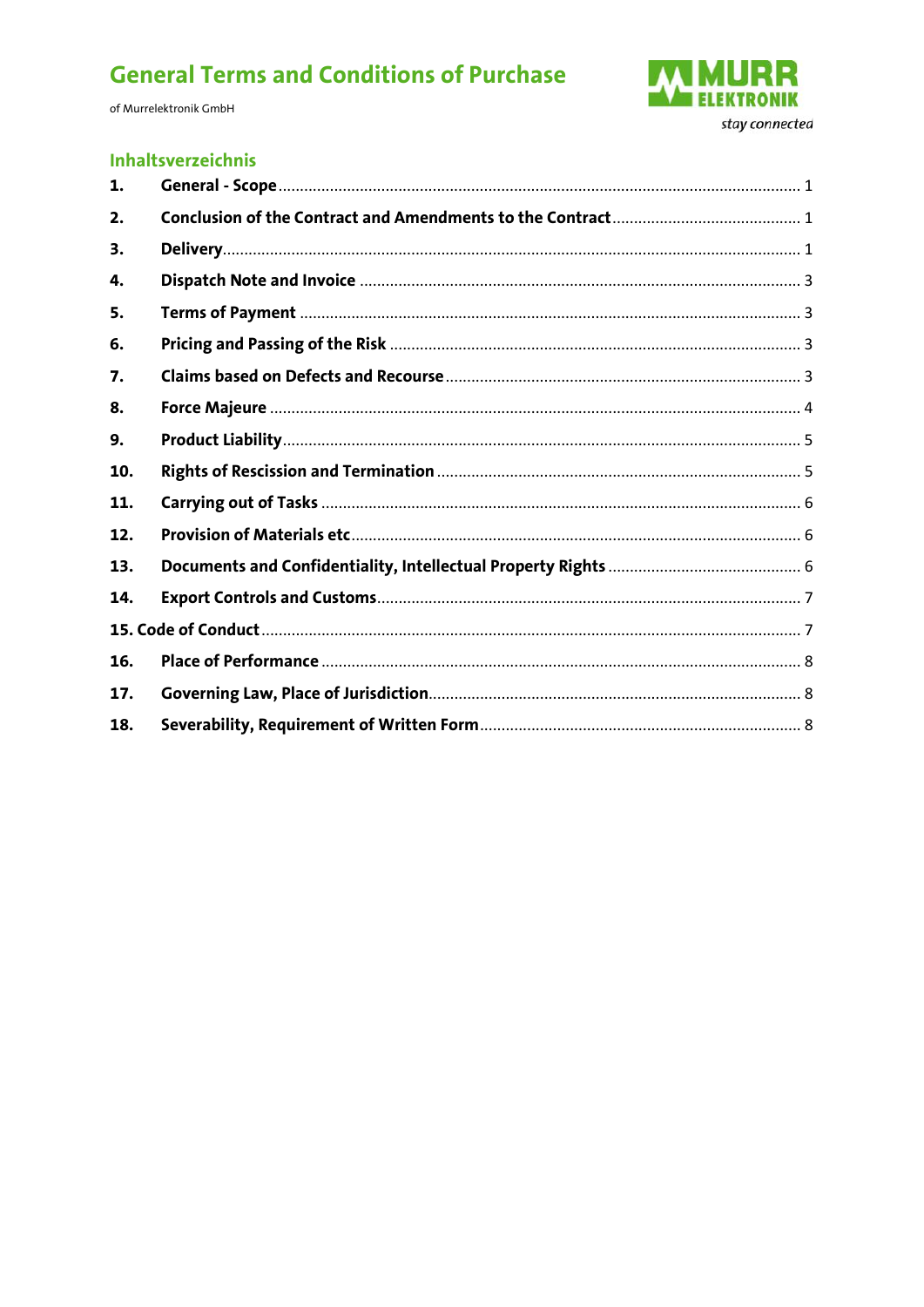of Murrelektronik GmbH



#### <span id="page-2-0"></span>**1. General - Scope**

Our General Terms and Conditions of Purchase apply exclusively; we accept general terms and conditions of the supplier, which deviate from our General Terms and Conditions of Purchase, and conflicting general terms and conditions of the supplier only to the extent to which we did -in the individual case- expressly agree to them in writing. Taking delivery of goods or, respectively, acceptance of any performance of the supplier or making the payment for such goods or, respectively, performance of the supplier (hereinafter: Subject Matter of the Contract) does not constitute agreement to the deviating general terms and conditions of the supplier.

#### <span id="page-2-1"></span>**2. Conclusion of the Contract and Amendments to the Contract**

- 2.1 Orders, deals and call-offs as well as any amendments and supplements thereto must be made in writing.
- 2.2 In order to be valid, verbal agreements of any kind -including subsequent amendments and supplements to our General Terms and Conditions of Purchase- require our written confirmation.
- 2.3 A facsimile or the data transmission by means of telecommunication also satisfy the written form requirement.
- 2.4 Cost estimates are binding and must not be remunerated unless something to the contrary has been expressly agreed.
- 2.5 In the event that the supplier does not accept the order within two weeks of the receipt of the order, we are entitled to cancel the order.
- 2.6 Call-offs within the scope of a framework purchasing agreement or of an order and calloff planning become binding, if the supplier does not object within two working days of the receipt.
- 2.7 The agreement with regard to quality, occupational safety, environmental protection and social responsibility, which applies to suppliers, the logistics handbook as well as the delivery and packaging regulations of Murrelektronik GmbH form part of the contract. We accept deviating or conflicting agreements of the supplier only to the extent to which we did -in the individual case- expressly agree to them in writing.

#### <span id="page-2-2"></span>**3. Delivery**

3.1 The delivery time specified in the order is binding. Deviations from our deals and orders are permitted only after our prior written consent. In the event that the supplier makes any changes without our consent, we are entitled to rescind from the contract and to claim compensation for the damage resulting therefrom.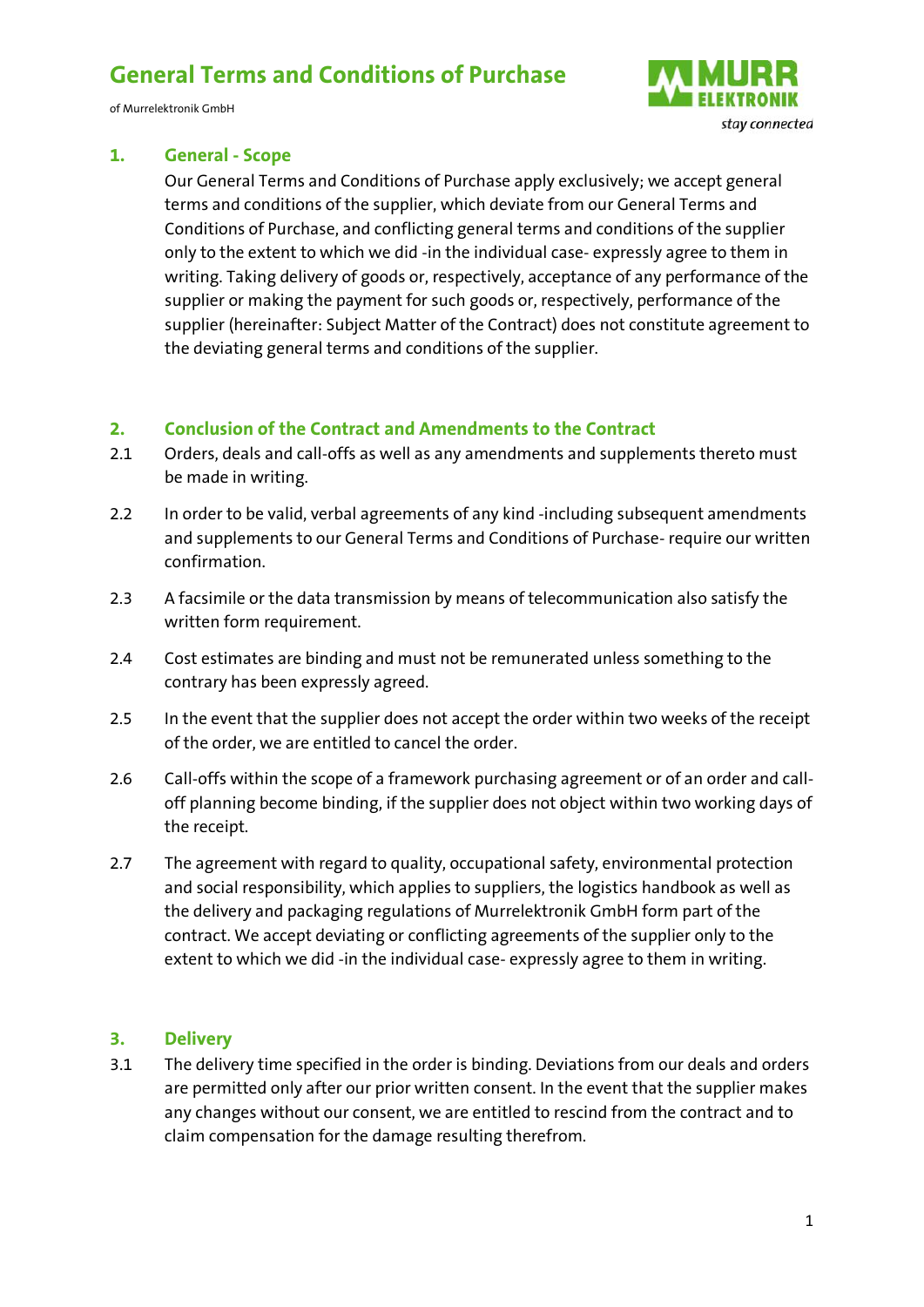of Murrelektronik GmbH



- 3.2 We retain the right of ownership and the copyright with respect to illustrations, drawings, calculations and other documents; access to them must not be provided to third parties without our express written consent. They must be utilised exclusively for the purpose of the production due to our order; after the execution of the order, they must be returned to us without a request. They must be kept confidential vis-à-vis third parties.
- 3.3 Agreed dates and time limits are binding. With regard to the observance of the delivery date or of the time for delivery, the receipt by us of the goods is relevant. In the event that delivery "to the factory free of charge" (DAP or DDP pursuant to Incoterms 2010) is not agreed, the supplier is obliged to provide the goods in due time taking into account the time for loading and shipping, which has to be coordinated with the forwarder.
- 3.4 In the event that the supplier did take on the task of the installation or of the assembly, then the supplier bears -subject to deviating agreements- all incidental expenses necessary, such as, for example, travel expenses, provision of the tool as well as per diem allowances.
- 3.5 In the event that agreed dates are not observed, the statutory provisions apply. In the event that the supplier foresees difficulties with regard to the production, to the supply with raw materials and semi-finished materials, to the observance of the delivery date or to similar circumstances, which might prevent the supplier from delivering in due time or from delivering the agreed quality, the supplier is obliged to notify our department, which placed the order, or the purchasing department immediately.
- 3.6 The acceptance without reservation of the late delivery or late performance does not constitute a waiver of the claims for compensation, which we are entitled to due to the late delivery or late performance; this applies until the complete payment of the money consideration owed by us with respect to the respective delivery or performance has been made.
- 3.7 As a general rule, part deliveries are not permitted unless we did expressly agree to them or unless it can reasonably be expected from us to accept these part deliveries.
- 3.8 Subject to other proof, the values determined by us in the course of the incoming goods inspection are relevant with regard to the number of pieces, weights and measurements.
- 3.9 We are entitled to utilise software, which is included in the product delivery, including its documentation, to the extent permitted by law (§§ 69a et seqq. German Copyright Act (*Urheberrechtsgesetz* (*UrhG*))*.*
- 3.10 We are also entitled to utilise such software, including the documentation, with the agreed capability characteristics and to the extent necessary for a utilisation of the product in conformity with the contract. We are entitled to make a backup copy even without an express agreement.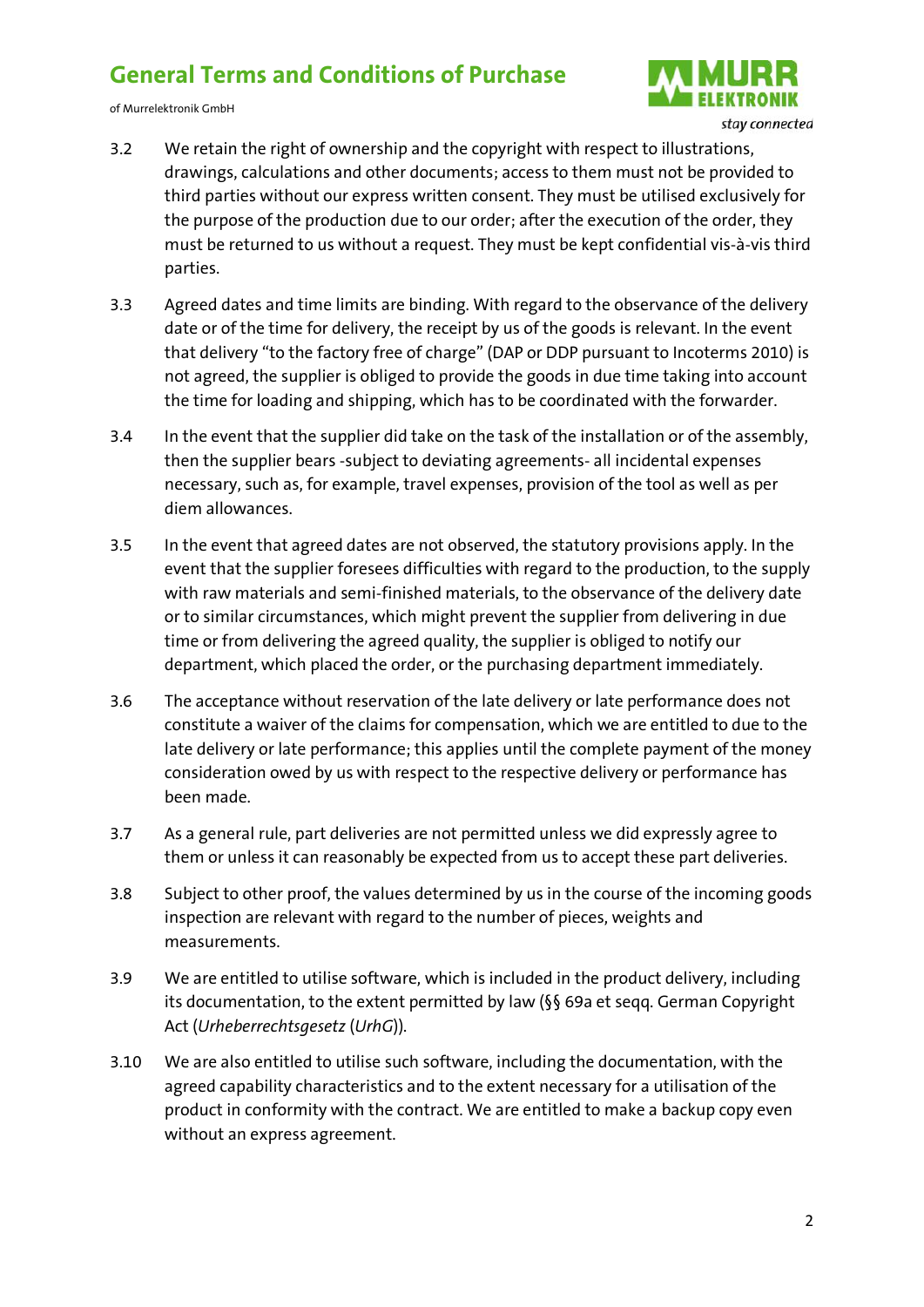of Murrelektronik GmbH



#### <span id="page-4-0"></span>**4. Dispatch Note and Invoice**

- 4.1 The specifications in our orders and call-offs apply. The invoice, in a single copy, must be addressed to the address printed respectively on our orders and call-offs stating the invoice number and other identifying information; the invoice must not be enclosed with the shipments.
- 4.2 The supplier is obliged to state our order number in an exact manner on all shipping documents and delivery notes; in the event that the supplier fails to do so, delays in the processing are unavoidable, which we are not liable for.

#### <span id="page-4-1"></span>**5. Terms of Payment**

Provided that no special agreement has been made, invoices are paid either within 14 days -less a 3 % cash discount- or within 30 days -without any deduction- from the due date of the claim for the money consideration and the receipt of the invoice and the receipt of the goods or, respectively, the complete rendering of the performance. The payment is made subject to the invoice verification.

#### <span id="page-4-2"></span>**6. Pricing and Passing of the Risk**

Provided that no special agreement has been made, the prices are understood to include delivered at place (DAP pursuant to Incoterms 2010) including packaging. The prices do not include VAT. The supplier bears the risk of accidental loss and accidental deterioration (*Sachgefahr*) until we or our authorised representative take/s delivery of the goods at the place, to which the goods are to be delivered as per order.

#### <span id="page-4-3"></span>**7. Claims based on Defects and Recourse**

- 7.1 Taking delivery of goods and acceptance of any performance takes place subject to an inspection for freedom from defects, in particular also for correctness and completeness, to the extent to which and as soon as this inspection is appropriate in the ordinary course of business. We will give notice of defects immediately after their discovery. In this regard, the supplier waives the defence of a late notification of defects.
- 7.2 Except as otherwise provided below, the statutory provisions with regard to defects in quality and defects in title (*Sach- und Rechtsmaengel*) apply.
- 7.3 As a general rule, we are entitled to choose the type of subsequent performance (*Nacherfuellung*). The supplier is entitled to refuse to accept the type of subsequent performance chosen by us, if this type of subsequent performance is possible only at disproportionate expense.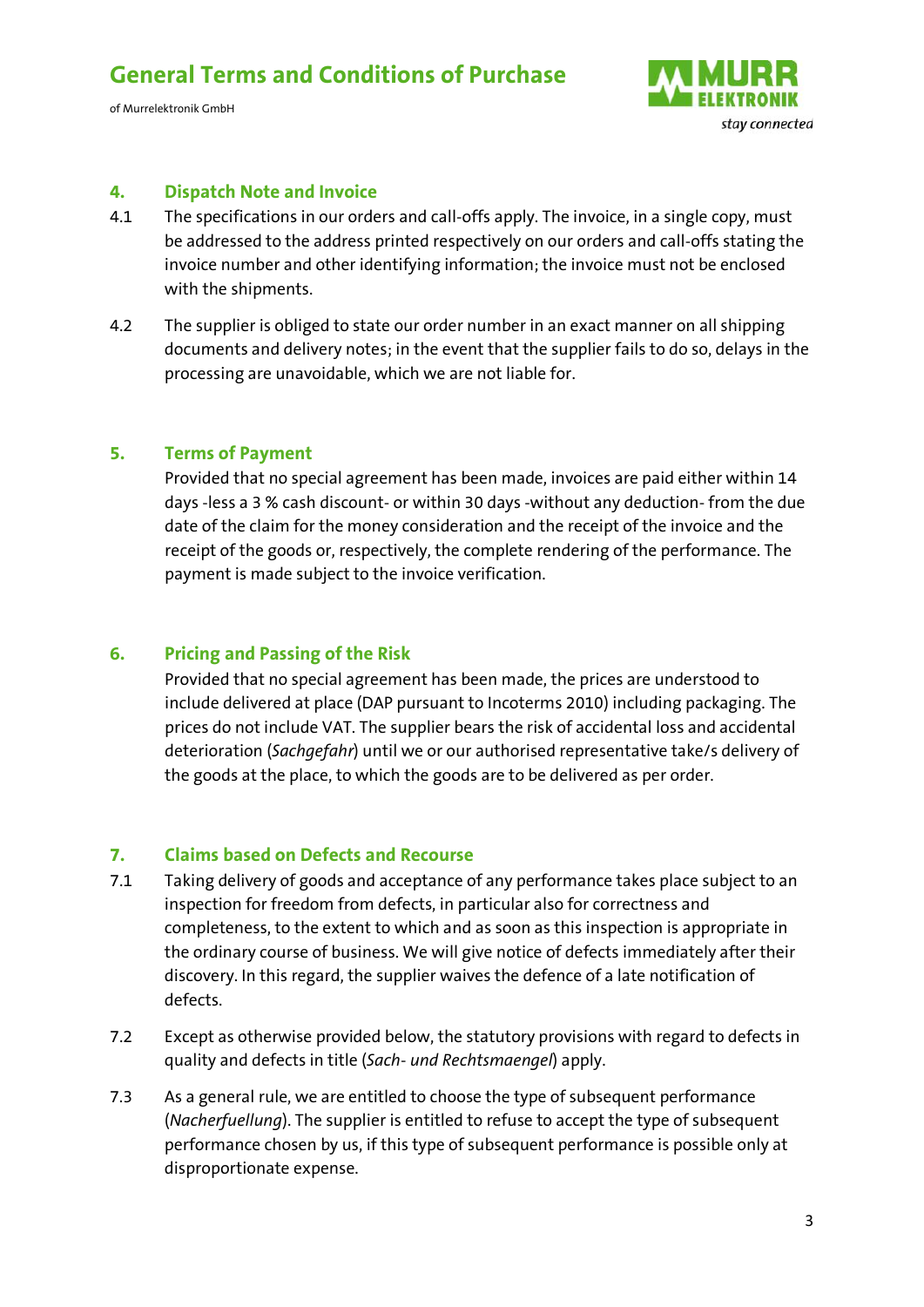of Murrelektronik GmbH



- 7.4 In the event that the supplier does not start to remedy the defect immediately after our request for remedying the defect, we are entitled -in cases of urgency, in particular in order to ward off imminent danger or to prevent greater damage- to remedy the defect ourselves at the expense of the supplier or to have a third party remedy the defect at the expense of the supplier.
- 7.5 In case of defects in title, the supplier also indemnifies us against possibly existing claims of third parties, unless the supplier is not responsible for the defect in title.
- 7.6 Claims based on defects (*Maengelansprueche*) become statute-barred -except in cases of fraudulent non-disclosure of a defect- after 3 years, unless the thing has been utilised -in accordance with its usual utilisation- for a building, structure or construction (*Bauwerk*) and did cause the defectiveness of that building, structure or construction. Apart from that, longer statutory limitation periods remain unaffected by this. The limitation period commences at the time of the delivery of the Subject Matter of the Contract (passing of the risk).
- 7.7 In the event that the supplier fulfils its obligation to render subsequent performance by means of a replacement delivery, the limitation period for the goods delivered as replacement commences anew after their delivery, unless the supplier did render the subsequent performance with the express and correct proviso that the replacement delivery is made only on an ex gratia basis, in order to prevent any disputes or in the interest of the continued existence of the delivery relationship.
- 7.8 In the event that we incur costs due to the defective delivery of the Subject Matter of the Contract, in particular transport, travel, labour, installation, removal costs, costs of materials or costs of a receiving inspection, which exceeds the usual scope, then the supplier is obliged to bear these costs.
- 7.9 The supplier is responsible for ensuring that in connection with the supplier's delivery no rights of third parties are infringed in the country of the place of delivery. Provided that we notify the supplier of the fact that the item to be delivered is intended for other or further countries of destination, the liability for defects in title does also apply with regard to these countries.

#### <span id="page-5-0"></span>**8. Force Majeure**

- 8.1 Force majeure, interruptions of operations caused through no fault of Murrelektronik, unrest, measures of public authorities and other unavoidable events release us for the duration of their existence from the obligation to take delivery of goods and accept any performance in due time. During such events as well as within two weeks after their end, we are entitled -without prejudice to our other rights- to rescind the contract, in whole or in part, provided that these events are not of an insignificant duration and that there is a substantial decline in our demand due to the necessity to obtain goods and/or performance from other suppliers because of these events.
- 8.2 The provisions in Section 8.1 apply also in case of industrial action.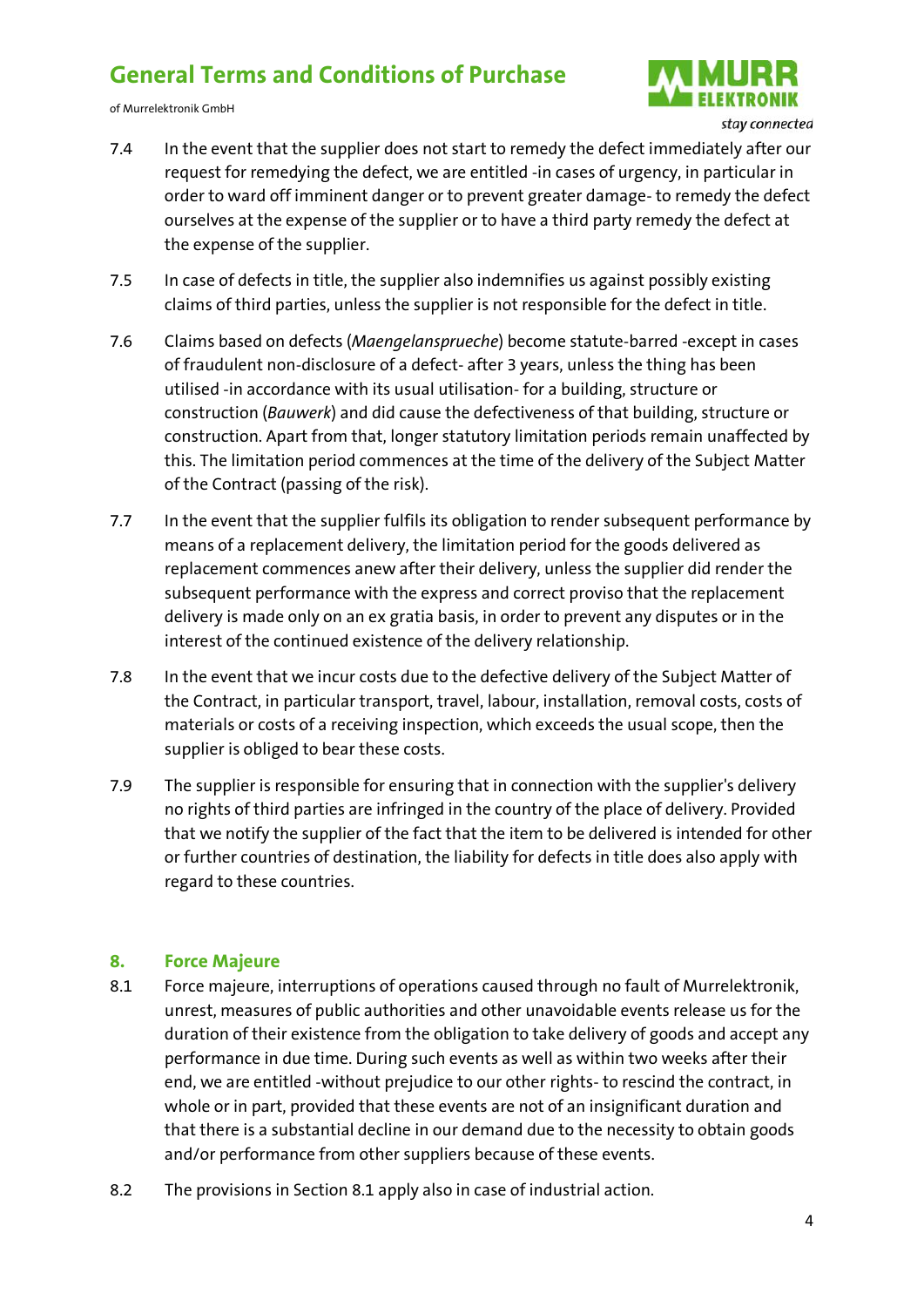of Murrelektronik GmbH



#### <span id="page-6-0"></span>**9. Product Liability**

- 9.1 In the event that we are held liable based on product liability, the supplier is obliged to indemnify us against such claims, if and to the extent to which the damage was caused by a fault in the Subject Matter of the Contract delivered by the supplier. In cases of liability that depends on the existence of fault, however, this does apply only if the supplier is at fault. Provided that the cause of damage falls within the sphere of responsibility of the supplier, the supplier must prove that the supplier is not at fault.
- 9.2 In the cases of Section 9.1, the supplier bears all costs and expenses, including any legal costs. Apart from that, the statutory provisions apply.
- 9.3 Prior to a recall campaign, which is the result, in whole or in part, of a defect in the Subject Matter of the Contract delivered by the supplier, we will notify the supplier, give the supplier the opportunity to participate and discuss an efficient implementation with the supplier, unless the notification or participation of the supplier is not possible due to special urgency. To the extent to which the recall campaign is the result of a defect in the Subject Matter of the Contract delivered by the supplier, the supplier bears the costs of the recall campaign.

#### <span id="page-6-1"></span>**10. Rights of Rescission and Termination**

- 10.1 In addition to the statutory rights of rescission, we are entitled to rescind from the contract or to terminate the contract with immediate effect, if
	- · the supplier stopped to supply its customers,
	- · a substantial deterioration of the financial circumstances of the supplier occurs or threatens to occur and if, as a result, the fulfilment of a delivery obligation vis-à-vis us is at risk,
	- the supplier is unable to meet the supplier's obligations to pay when due (*zahlungsunfaehig*) or if the supplier's existing liabilities exceed the assets of the supplier (*ueberschuldet*) or
	- the supplier suspends its payments.
- 10.2 We are also entitled to rescind or terminate the contract, if the supplier applies -with regard to the assets of the supplier- for the opening of insolvency proceedings or of comparable proceedings for the settlement of debts.
- 10.3 In the event that the supplier did perform only in part, we are entitled to rescind the entire contract only if we have no interest in the part performance.
- 10.4 In the event that we rescind or terminate the contract due to the aforementioned contractual rights of rescission or, respectively, termination, the supplier is obliged to compensate us for the damage resulting therefrom, unless the supplier is not responsible for the coming into existence of the rights of rescission or, respectively, termination.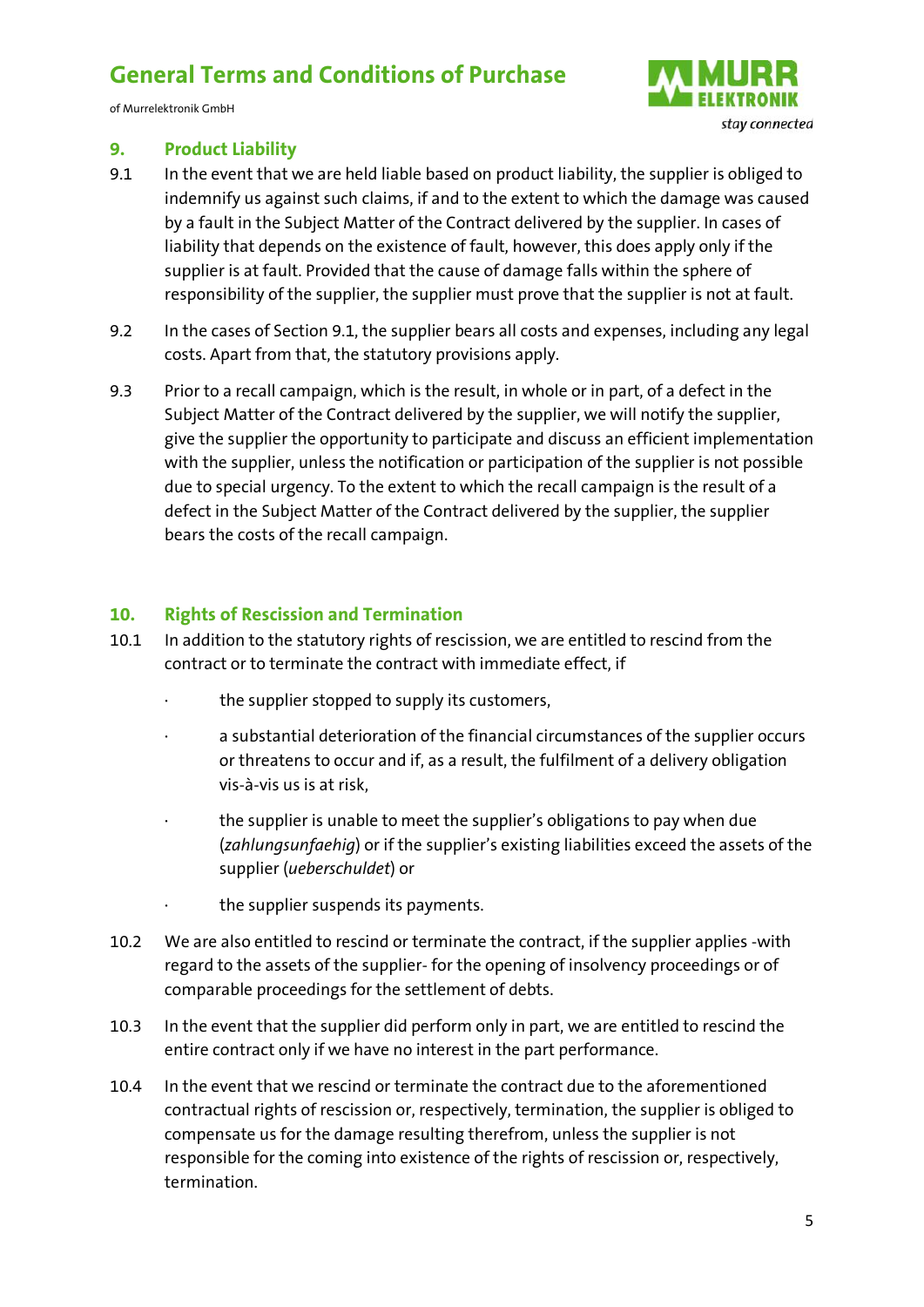of Murrelektronik GmbH



10.5 Statutory rights and claims are not restricted by the provisions contained in this Section 10.

#### <span id="page-7-0"></span>**11. Carrying out of Tasks**

Persons, who -as part of the performance of the contract- carry out tasks on the plant premises, are obliged to observe the provisions of the respective internal work regulations (*Betriebsordnung*). The liability for accidents, which these persons have on the plant premises, is excluded to the extent to which these accidents have not been caused by an intentional or grossly negligent breach of duties by our statutory representatives or vicarious agents.

#### <span id="page-7-1"></span>**12. Provision of Materials etc**

Materials, parts, containers and special packaging provided by us remain our property. They must be utilised only in accordance with the intended purpose. The processing of materials and the assembly of parts are conducted on our behalf. It is understood that in accordance with the proportion of the value of the materials, parts, containers and special packaging provided by us to the value of the product as a whole- we are coowners of the products manufactured utilising our materials and parts, with -in this regard- these products being held in custody by the supplier on behalf of us.

#### <span id="page-7-2"></span>**13. Documents and Confidentiality, Intellectual Property Rights**

- 13.1 All business or technical information made available by us must be kept confidential vis-à-vis third parties as long as and to the extent to which this information is not verifiably publicly known and as long as and to the extent to which this information is not verifiably publicly known this information must be made available in the own business of the supplier to such persons only, who necessarily have to be involved in the utilisation of this information for the purpose of the delivery to us and who are also obliged to maintain secrecy. This information remains our exclusive property. Without our prior written consent, such information must -except for the purpose of deliveries to us- not be reproduced and not be utilised for commercial purposes. At our request, all information originating from us and all items provided by us by way of gratuitous loan (*leihweise*) must be returned to us or be destroyed immediately and completely. We reserve all rights to such information (including copyrights and the right to file applications for industrial property rights, such as patents, utility models (*Gebrauchsmuster*), protection of topographies of semiconductor products etc.). To the extent to which this information has been made available to us by third parties, this reservation of rights does apply also for the benefit of these third parties.
- 13.2 Products, which are produced pursuant to documents prepared by us, such as drawings, models and the like, or pursuant to our confidential information or with our tools or with replicated tools, must neither be utilised by the supplier itself nor be offered or delivered to third parties by the supplier.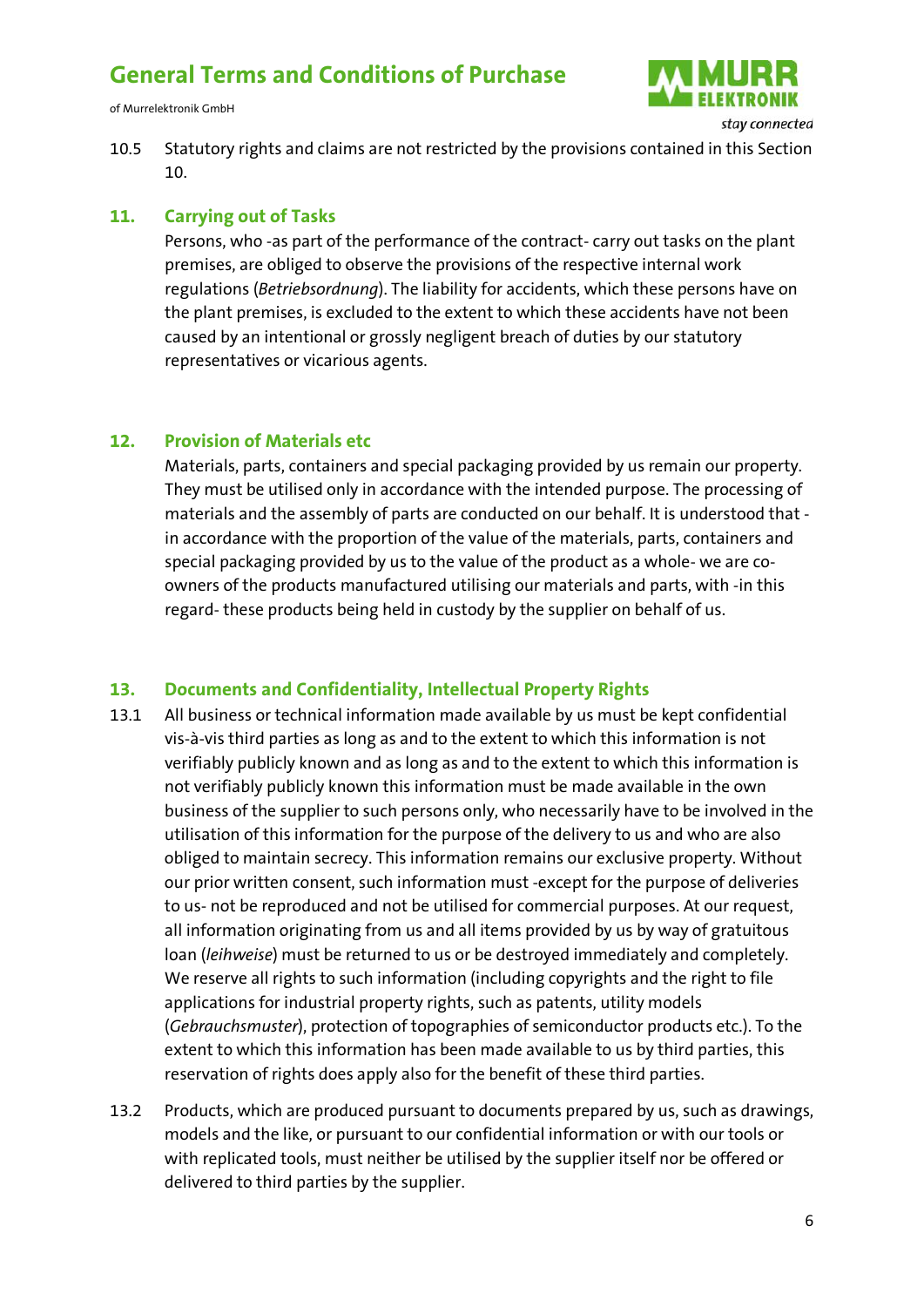of Murrelektronik GmbH



#### <span id="page-8-0"></span>**14. Export Controls and Customs**

The supplier is obliged to notify us in the transaction-related documents of the supplier about any obligations to obtain authorisation with regard to (re-)exports of goods of the supplier pursuant to German and European export and customs regulations as well as pursuant to export and customs regulations of the country of origin of the goods of the supplier. For this purpose, the supplier is obliged to state at least the following information in its offers, acknowledgements of orders and invoices under the respective item of goods:

- the export list number pursuant to Annex AL (Annex Export List) to the German Foreign Trade and Payments Ordinance (*Aussenwirtschaftsverordnung*) or comparable list positions of applicable export lists, - for US goods the ECCN (Export Control Classification Number) pursuant to the US Export Administration Regulations (EAR),
- · the origin -in terms of trade policy- of the goods of the supplier and of the components of the goods of the supplier, including technology and software,
- whether the goods have been transported through the USA, have been produced or stored in the USA, or have been produced using US technology,
- · the statistical commodity code (HS Code) of the goods of the supplier, as well as
- · a contact person in the business of the supplier for the purpose of answering any questions we might have.

At our request, the supplier is obliged to inform us in writing about all further foreign trade data with regard to the goods of the supplier and their components as well as to inform us immediately in writing (prior to the delivery of respective goods, which are affected by such changes) about any changes of the aforementioned data.

#### <span id="page-8-1"></span>**15. Code of Conduct**

- 15.1 It is of paramount importance to Murrelektronik that entrepreneurial activities take into account the social responsibility vis-à-vis the own employees and the society in general. This applies both to Murrelektronik itself and also to its customers and suppliers. In this regard, the Code of Conduct of Murrelektronik applies. In addition, it must be the aim of Murrelektronik and of the supplier to observe the guidelines of the UN Initiative Global Compact (Davos, 1999-01).
- 15.2 The supplier ensures that all persons, who are entrusted with the performance of this contract, observe the statutory provisions with regard to data protection. In the event that it is necessary, pursuant to data protection law, to obligate these persons to maintain data confidentiality, this obligation must take place prior to them taking up their activities for the first time and Murrelektronik must be provided with proof of this obligation on request.